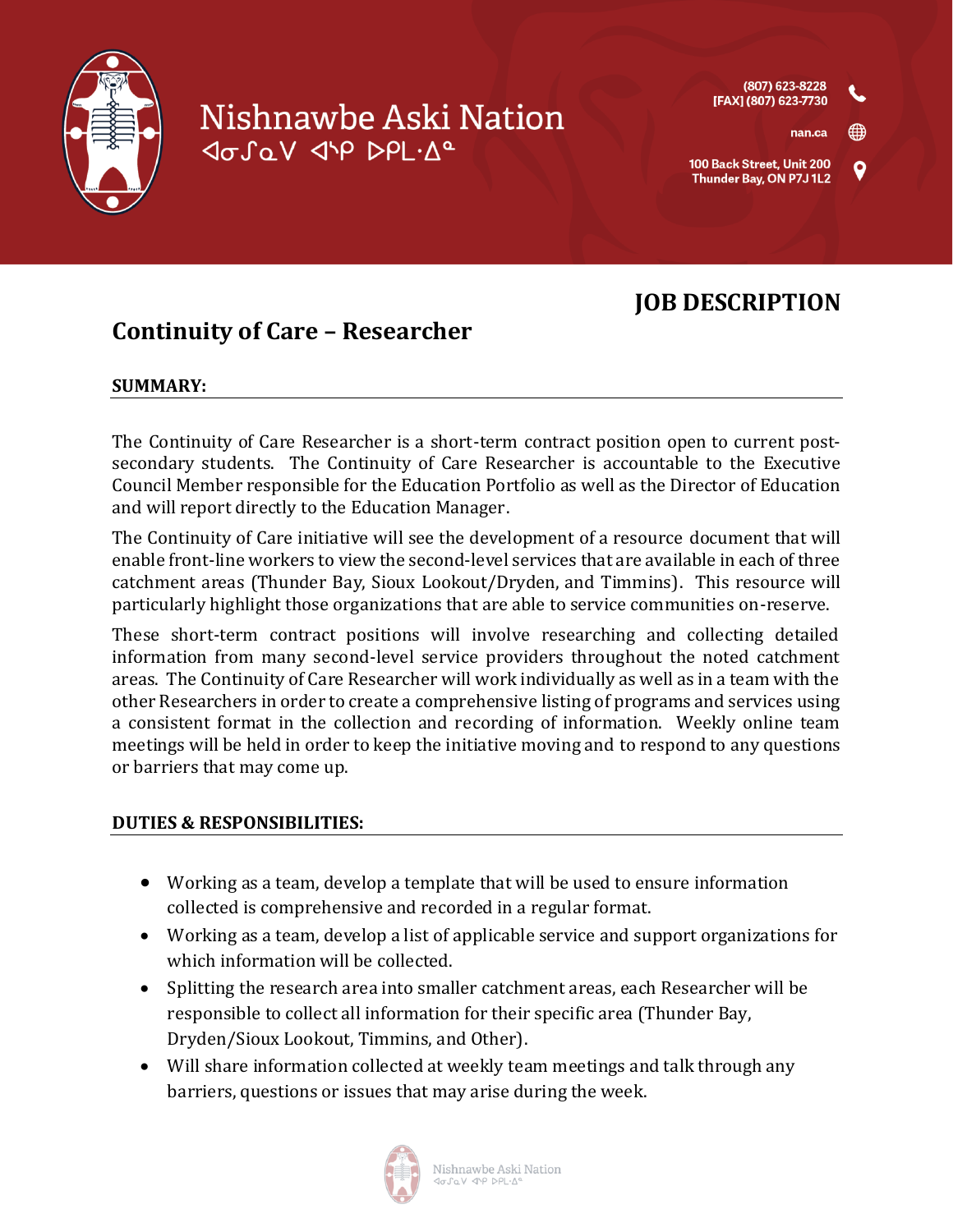- Make recommendations for additions/amendments to the collection of information if required.
- Create and maintain a relationship with student support workers and other First Nations partners.
- Always represent Nishnawbe Aski Nation in a professional manner.
- Present information collected to First Nations partners, obtain feedback and adjust research/collection plan according to feedback received.
- Working as a team, compile all information into one file ensuring that all information is complete and professionally presented.

#### **ACCOUNTABILITY:**

The Continuity of Care Researcher will be responsible to the Education Manger for day-today activities but will be responsible to the Chief Administrative Officer and Director of Education for overall performance.

#### **COMPETENCIES AND QUALIFICATIONS:**

#### **Candidate must possess the following skills and attributes:**

#### Education/Experience:

The position demands an experienced researcher with high level communication and independent analysis skills. The academic and skills expectations are as follows:

- Must be currently in (returning in the fall to) a post-secondary program, preferably at the graduate level
- Must possess demonstratable research experience
- Knowledge of First Nation education issues, challenges and delivery models
- Ability to work effectively with others
- Demonstrated presentation skills
- Proven effectiveness in project management
- Ability to work in a close team environment
- Ability to work independently and take initiative to meet goals and objectives
- Strong organizational skills
- Strong communication skills with proficiency in developing written communications
- Ability to speak Ojibwe, Oji-Cree or Cree is an asset

#### **OTHER REQUIREMENTS**